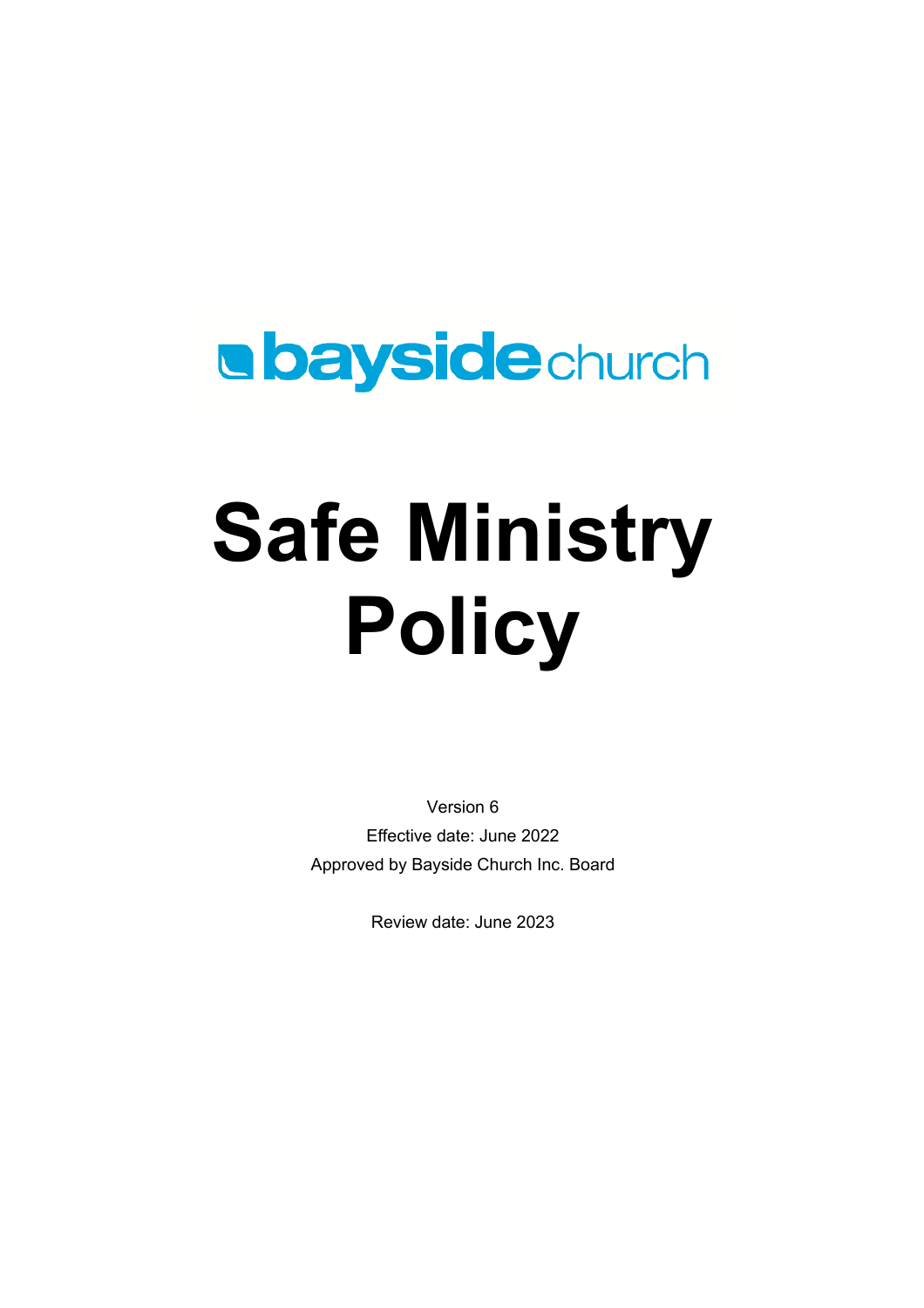#### **Contents**

| 1. INTRODUCTION                                                                                                                            | 3              |
|--------------------------------------------------------------------------------------------------------------------------------------------|----------------|
| 2. DEFINITIONS                                                                                                                             | 3              |
| 3. PURPOSE                                                                                                                                 | 4              |
| 4. POLICY MISSION STATEMENT                                                                                                                | 4              |
| 5. RESPONSIBILITIES                                                                                                                        | 5              |
| 5.1 The Board of Bayside Church                                                                                                            | 5              |
| 5.2 Bayside Church Senior Pastor                                                                                                           | 5              |
| 5.3 Bayside Church SMC                                                                                                                     | 6              |
| 5.4 Bayside Church representatives                                                                                                         | $\overline{7}$ |
| 5.5 Members                                                                                                                                | 7              |
| 6. RECRUITMENT, SCREENING AND PREVENTATIVE PROCEDURES                                                                                      | 7              |
| 6.1 Recruitment and screening                                                                                                              | 8              |
| 6.2 Registered Sex Offenders                                                                                                               | 8              |
| 6.3 Persons of Concern                                                                                                                     | 9              |
| 7. RAISING AND REPORTING REASONABLE GROUNDS FOR BELIEF OF CHILD<br><b>ABUSE</b>                                                            | 9              |
| 7.1 Reasonable grounds for belief                                                                                                          | 10             |
| 7.2 Privacy and Confidentiality                                                                                                            | 10             |
| 7.3 Managing a disclosure of abuse                                                                                                         | 10             |
| 7.4 Managing a disclosure of abuse within organisation                                                                                     | 11             |
| 8. REPORTING PROCEDURES FOR OBSERVATIONS, SUSPICIONS AND<br>COMPLAINTS, AND CONSEQUENCES FOR BREACH OF POLICY OR CODE OF<br><b>CONDUCT</b> | 12             |
| 9. CODE OF CONDUCT                                                                                                                         | 13             |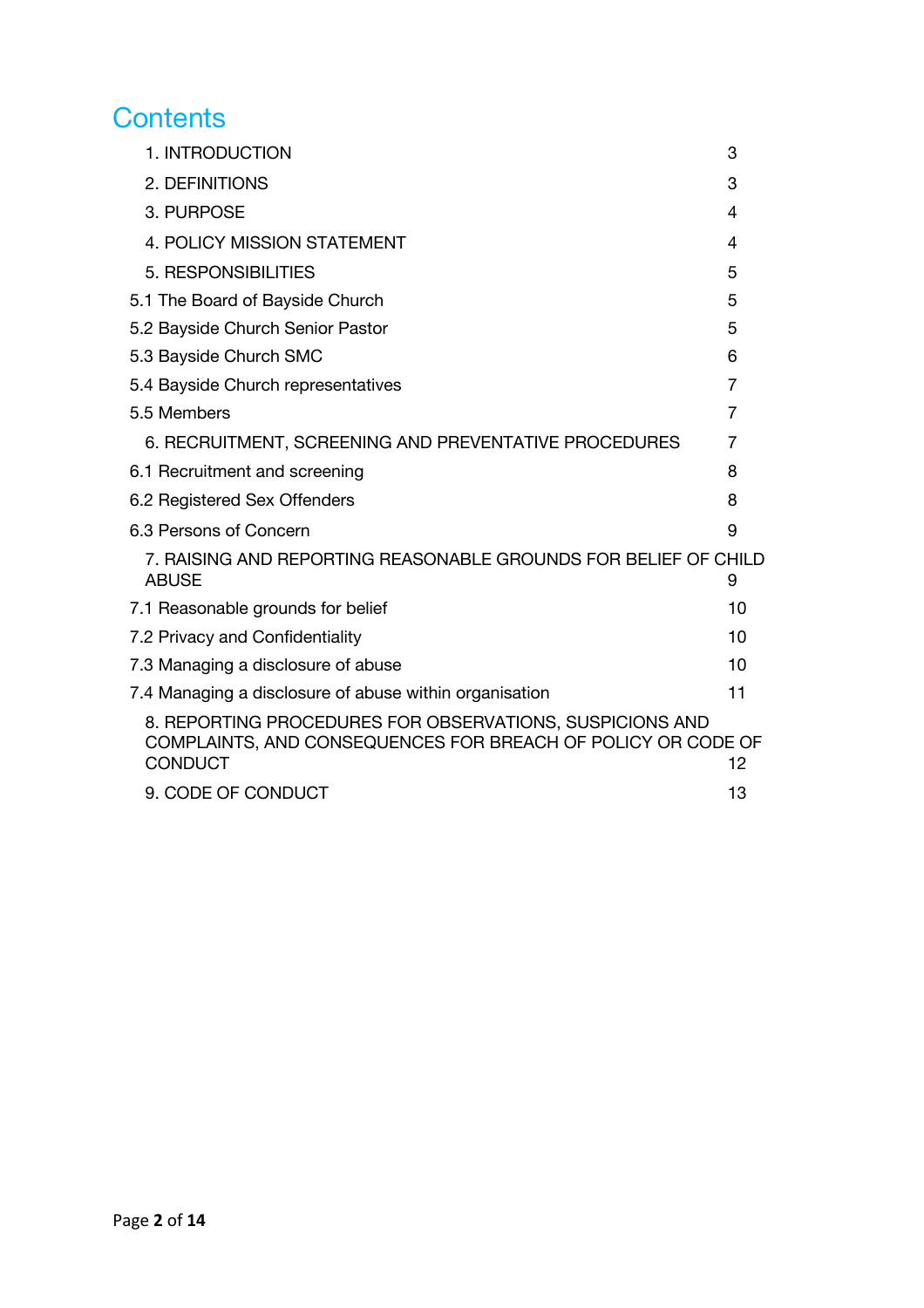## **1. INTRODUCTION**

The policies and procedures outlined below have been authorised by the Bayside Church Board and apply to all people who represent Bayside Church, be they employees, volunteers, contractors, members, Board and committee members

## **2. DEFINITIONS**

**Applicable law** includes the *Children, Youth and Families Act 2005* (Vic), the *Child Wellbeing and Safety Act 2005* (Vic), the *Family Violence and Protection Act 2008* (Vic) and the *Crimes Act 1958* (Vic).

**Bayside Church** means Bayside Church Inc. and all associated entities, including but not limited to Bayside Community Care.

**Bayside Church representatives** means all people who represent and are engaged actively at Bayside Church, be they employees, volunteers, contractors, Board and committee members.

**Vulnerable person** means any person that is at risk of harm due to age, illness or disability but is not limited to this list.

**Child** means a person under the age of 18 years.

**Child abuse** has the meaning in the *Child Wellbeing And Safety Act 2005* (Vic), which includes:

- (a) any act committed against a child involving:
	- (i) sexual offences; or
	- (ii) an offence under section 49B (2) of the *Crimes Act 1958* [grooming a child under the age of 16 years for sexual conduct]; and
- (b) the infliction, on a child, of:
	- (i) physical violence; or
	- (ii) serious emotional or psychological harm; and
- (c) the serious neglect of a child.

**Code of Conduct** means the code of conduct attached to this Policy.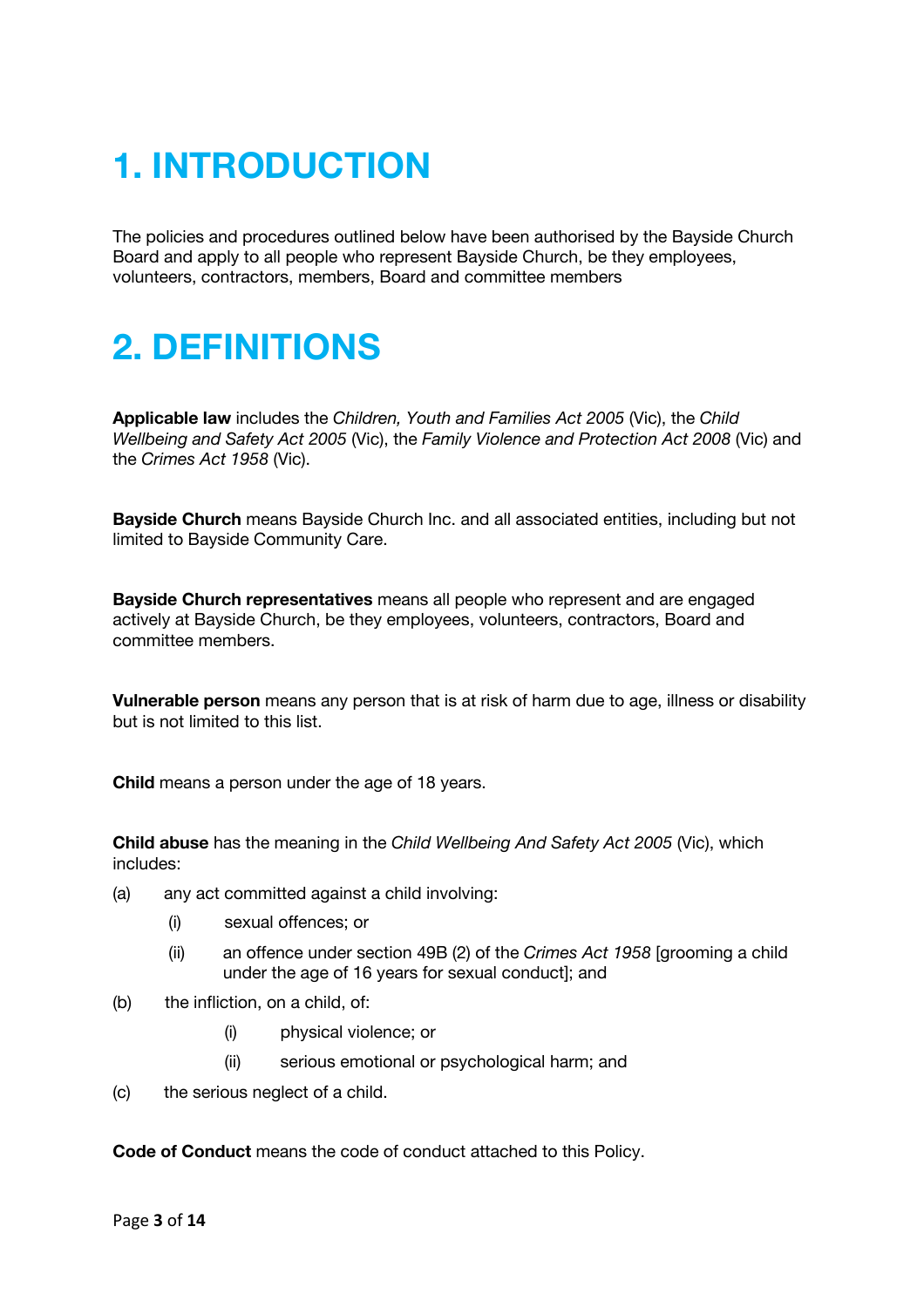**Committee members** means members of any committees established by the Board of Bayside Church.

**Contractors** means contractors representing Bayside Church.

**Employees** are paid personnel representing Bayside Church.

**Members** means attendees at Bayside Church.

**Volunteers** are unpaid personnel representing Bayside Church.

**SMC** means Safe Ministry Contact

**CCYP** means Commission for Children and Young People.

**Policy** means this Safe Ministry Policy.

**Reasonable grounds for belief** has the meaning set out in part 7.1 below.

**WWCC** means a Working With Children Check.

### **3. PURPOSE**

The purpose of this policy is:

- a) to facilitate the prevention of any abuse occurring within Bayside Church;
- b) to establish an organisational culture of safe ministry that prioritises the best interests of members, especially vulnerable people;
- c) to ensure that all who represent Bayside Church are aware of and understand their responsibilities and obligations for identifying possible occasions for abuse
- d) to establish controls and procedures for preventing such abuse and/or detecting such abuse when it occurs;
- e) to provide guidance to Bayside Church representatives as to the action that should be taken where they suspect any abuse within or outside of Bayside Church;
- f) to provide a clear statement to Bayside Church representatives forbidding any such abuse;
- g) to provide assurance that any and all suspected abuse will be reported and fully investigated.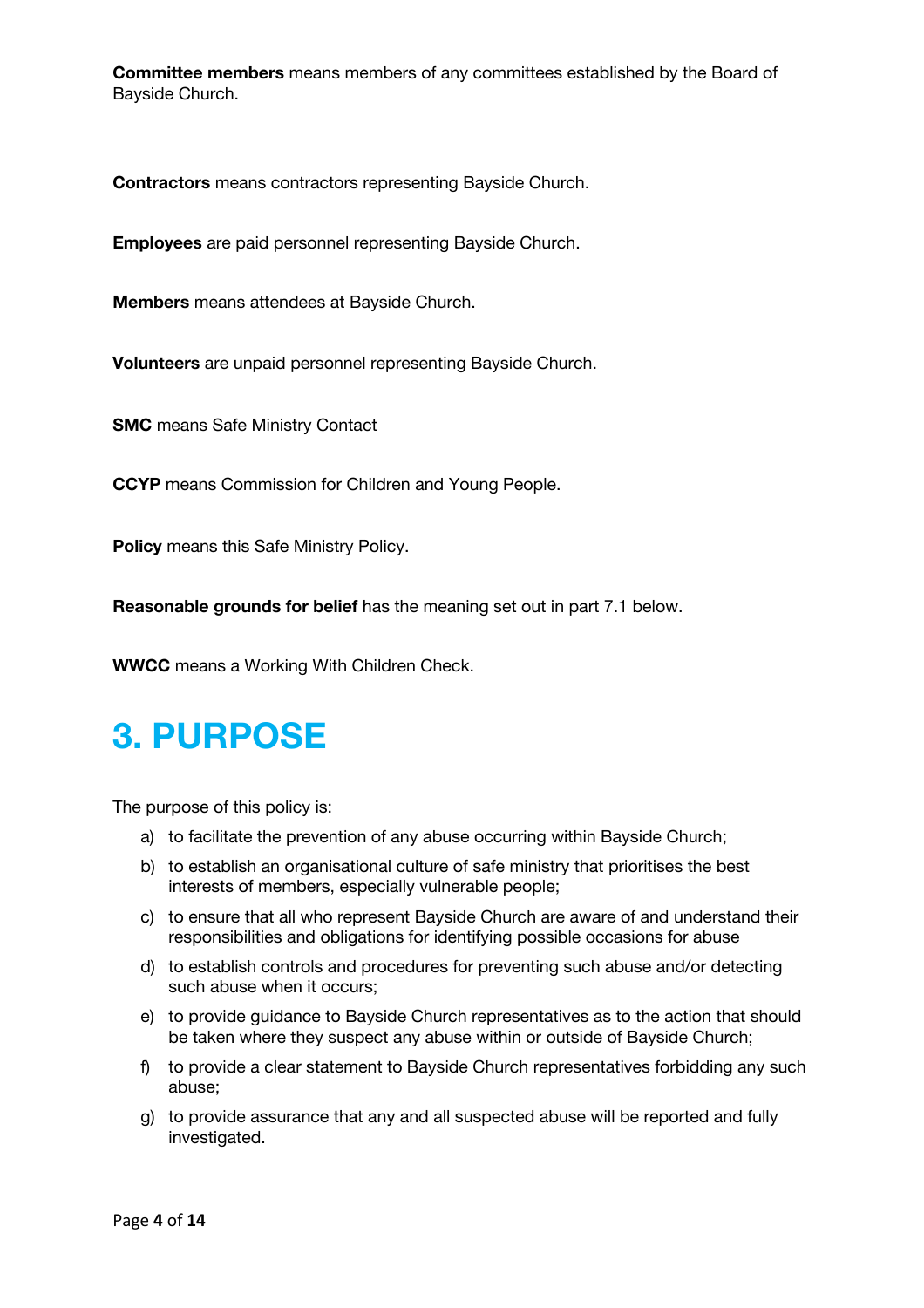## **4. POLICY MISSION STATEMENT**

Bayside Church is committed to promoting and protecting the best interests and safety of all people who access our services, programs and activities. Bayside Church has zero tolerance for any abuse, and is committed to the prevention of all forms of abuse including physical, psychological, sexual abuse and negligence.

Bayside Church is committed to ensuring best practice screening, recruitment, supervision and training processes for all Bayside Church representatives. Bayside Church will seek to act immediately and appropriately upon becoming aware of any known or suspected incidents of abuse.

Bayside Church will respect the opinions of all people and provide opportunities for the participation and empowerment of people from all backgrounds including Aboriginal and Torres Strait Islander and those living with a disability.

## **5. RESPONSIBILITIES**

Safeguarding Vulnerable People awareness is a shared responsibility and representatives of Bayside Community Care are expected to take appropriate and reasonable action to:

- a) facilitate an organisational environment that is supportive of everyone's wellbeing and safety, abstaining from all conduct that would not be in the best interests of others;
- b) familiarize themselves and comply with the applicable law, this Policy and the Code of Conduct; and
- c) report reasonable suspicions of abuse in accordance with this policy.

In addition to these broad expectations, specific role responsibilities are as follows:

#### **5.1 The Board of Bayside Church**

The Board of Bayside Church is responsible for ensuring appropriate and effective internal control systems are in place to create a safe environment. The Board is also responsible for ensuring that appropriate policies and procedures and a code of conduct is in place.

The Board of Bayside Church is required to understand and act in line with this Policy and the Code of Conduct. If any breach of this policy involves a breach by the Senior Pastor, it will be the responsibility of all the members of the board to fulfill the reportable requirements as laid out in the reportable conduct scheme.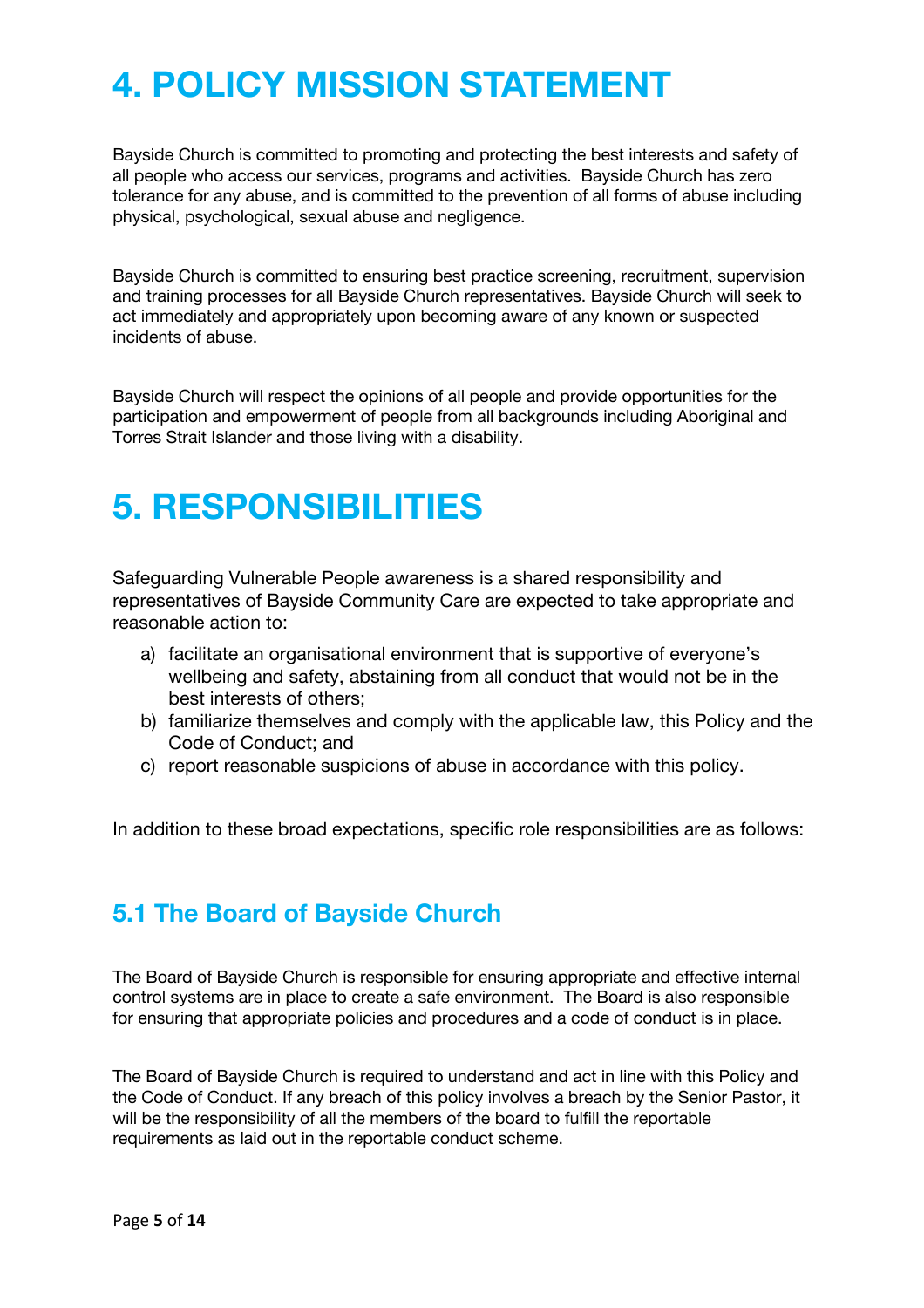#### **5.2 Bayside Church Senior Pastor**

The Bayside Church Senior Pastor is accountable to the Bayside Church Board for ensuring that appropriate policies and practices are implemented, monitored and reported on, and evaluated in a timely manner. If the Senior Pastor is absent or unable to fulfill their role, the Executive Pastor is nominated as accountable, or someone else as otherwise nominated by the Senior Pastor, failing which the Board.

This includes the review of and understanding of this Policy, the Code of Conduct, the reporting of any suspected abuse (internal and external to Bayside Church) to a SMC or the relevant State authority and/or Victoria Police.

Pursuant to section 16K of the *Children Wellbeing and Safety Act 2005*, the Bayside Church Senior Pastor is required to ensure:

- a) Take a preventative approach to keeping children safe
- b) Have systems in place to enable anyone to notify their concern or allegation that conduct in line with reportable conduct may have occurred
- c) Have systems in place to allow other people to report to the CCYP if the reportable allegation concerns the Senior Pastor
- d) Have investigation processes clearly defined and developed

The Bayside Church Senior Pastor will ensure that safety is a part of their overall risk management approach.

The Bayside Church Senior Pastor or nominated Pastor, in their absence, is legally required to report to the CCYP within 3 business days of any allegation made against any employees, contractors and volunteers of Bayside Church via the CCYP website.

After the initial report, the nominated person will conduct an investigation into the incident and provide the findings to the Senior Pastor within 30 days of the incident. The Senior Pastor or nominated Pastor must report again to the CCYP within 30 days of becoming aware of the reportable allegation.

At the conclusion of the investigation into a reportable allegation, the final investigation findings and any disciplinary action taken or the reason no action was taken is to be submitted to the CCYP.

#### **5.3 Bayside Church Safe Ministry Contact**

Bayside Church will appoint SMCs who will inform the Senior Pastor, Board and Executive Pastor of any incidents in breach of the Safe Ministry policy or any disclosure of any form of abuse in relation to Bayside Church members.

The SMC or nominated person will thoroughly investigate allegations of child abuse and communicate any findings to the Senior Pastor within given time frames in accordance with the reportable conduct scheme as per the child wellbeing and safety amendment (oversight and enforcement of child safe standards) Act 2016. The SMC will follow the investigation procedure as required by the CCYP.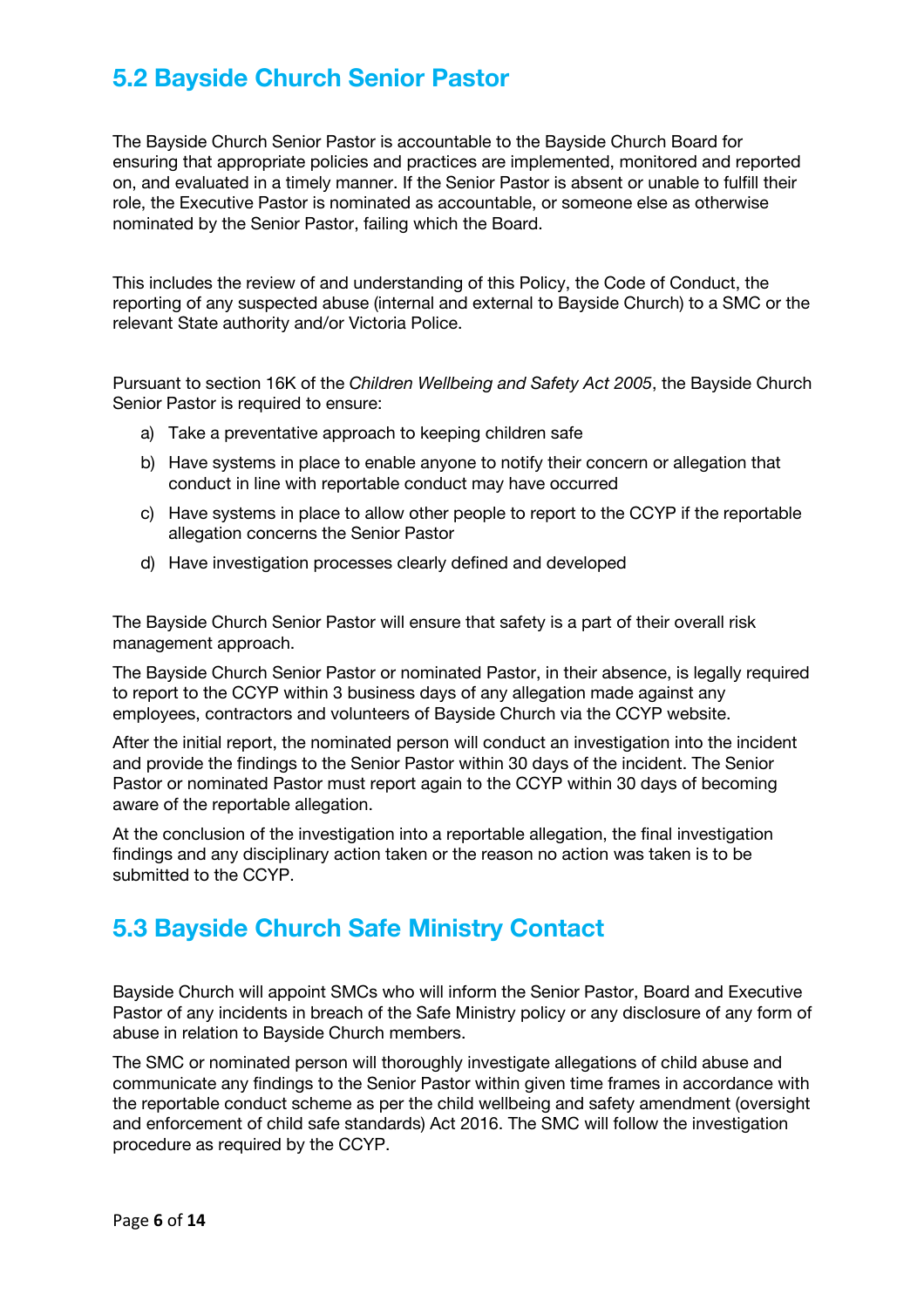All SMCs must have a WWCC, have read and understood this Policy and the Code of Conduct, and have completed specialized training as may be required from time to time.

The SMCs must make themselves available for consultation with any Bayside Church representative relating to matters of safety and wellbeing.

In particular, the SMC must inform the Senior Pastor of any allegations of "reportable conduct" against any person over 18 years of age who is an employee, volunteer, contractor or Board member of Bayside Church. This includes:

- a) Sexual offences (against, with or in the presence of, a child)
- b) Sexual misconduct (against, with or in the presence of, a child)
- c) Physical violence (against, with or in the presence of, a child)
- d) Behaviour that is likely to cause significant emotional or psychological harm
- e) Significant neglect.

#### **5.4 Bayside Church representatives**

All Bayside Church representatives are responsible for:

- a) promoting safety at all times by assessing and controlling the immediate area they are working in to provide a safe and inclusive environment for all, especially vulnerable people;
- b) reporting any reasonable belief that a person's safety is at risk to the SMC and relevant authorities and fulfilling mandatory reporting obligations;
- c) providing an environment that is supportive of safety and empowers people to be actively involved in their own safety and wellbeing;
- d) obtaining a WWCC and reading and understanding this Policy and the Code of Conduct;
- f) completing any required training program.

All volunteers need to familiarize themselves with the Code of Conduct and confirm their understanding and willingness to abide by it.

#### **5.5 Members**

Members of Bayside Church are to be advised of this Policy and/or have access to or on request be provided with this Policy and the Code of Conduct.

Regarding children: Outside of formal Children's and Youth Ministry Programs, the child is the responsibility of the parents, guardians and carers. At such times, it is the expectation of Bayside Church that parents/guardians/carers take full responsibility for the continual supervision and safety of their children and are aware of their whereabouts whilst on Church Property and at off-site church gatherings.

Any vulnerable person should not have access to areas in the church building that may pose potential risks to their safety and wellbeing without consultation or supervision.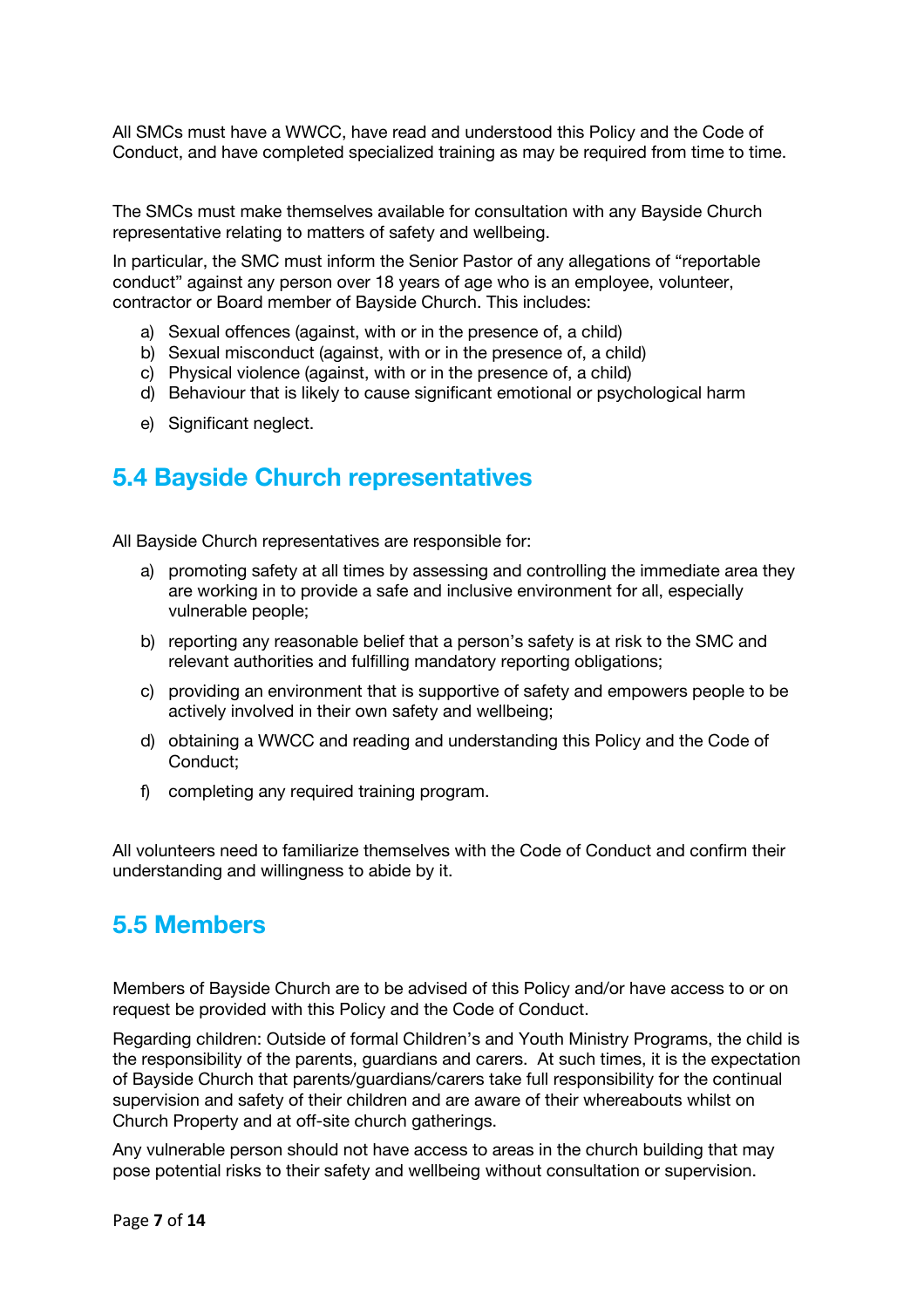## **6. RECRUITMENT, SCREENING AND PREVENTATIVE PROCEDURES**

#### **6.1 Recruitment and screening**

Bayside Church undertakes a comprehensive recruitment and screening process for all Bayside Church representatives in order to identify the safest and most suitable people who share Bayside Church's commitment to safety.

The screening process aims to prevent any person from working as a Bayside Church representative who may pose a risk to vulnerable people.

The recruitment process involves an online application and training procedure as well as an interview and audition, where applicable. The volunteer will be required to provide a valid WWCC and other checks where required.

Bayside Church will undertake a thorough reference check.

Bayside Church representatives must review and acknowledge their understanding of this Policy, the OHS guide for volunteers as well as the confidentiality deed. They will also be required to undergo the safe ministry training program, as well as the Bayside Church Discipleship Pathway.

#### **6.2 Registered Sex Offenders**

Registered sex offenders are not permitted to take part in any in-person Bayside services, programs, activities or events where children might be present. They are able to access online services and attend connect groups where there are no children present.

If a staff member or volunteer becomes aware of a registered sex offender attending Bayside Church in person gatherings, they will notify the SMC or the Senior Pastor immediately, providing as much of the following information as possible:

- · Name
- Current address
- Contact phone number
- · Campus / Program they are attending
- · Leaders / other known points of contact

Once the notification is made, the Staff Member is not to contact, or remove the registered sex offender. A Senior Pastor or a nominated pastor will contact the registered sex offender and advise them of their rights and obligations.

The Senior Pastor or nominated Pastor may refer the registered sex offender to other inperson services, providing that prior consent has been given by the proposed new church or program, before any referrals are given.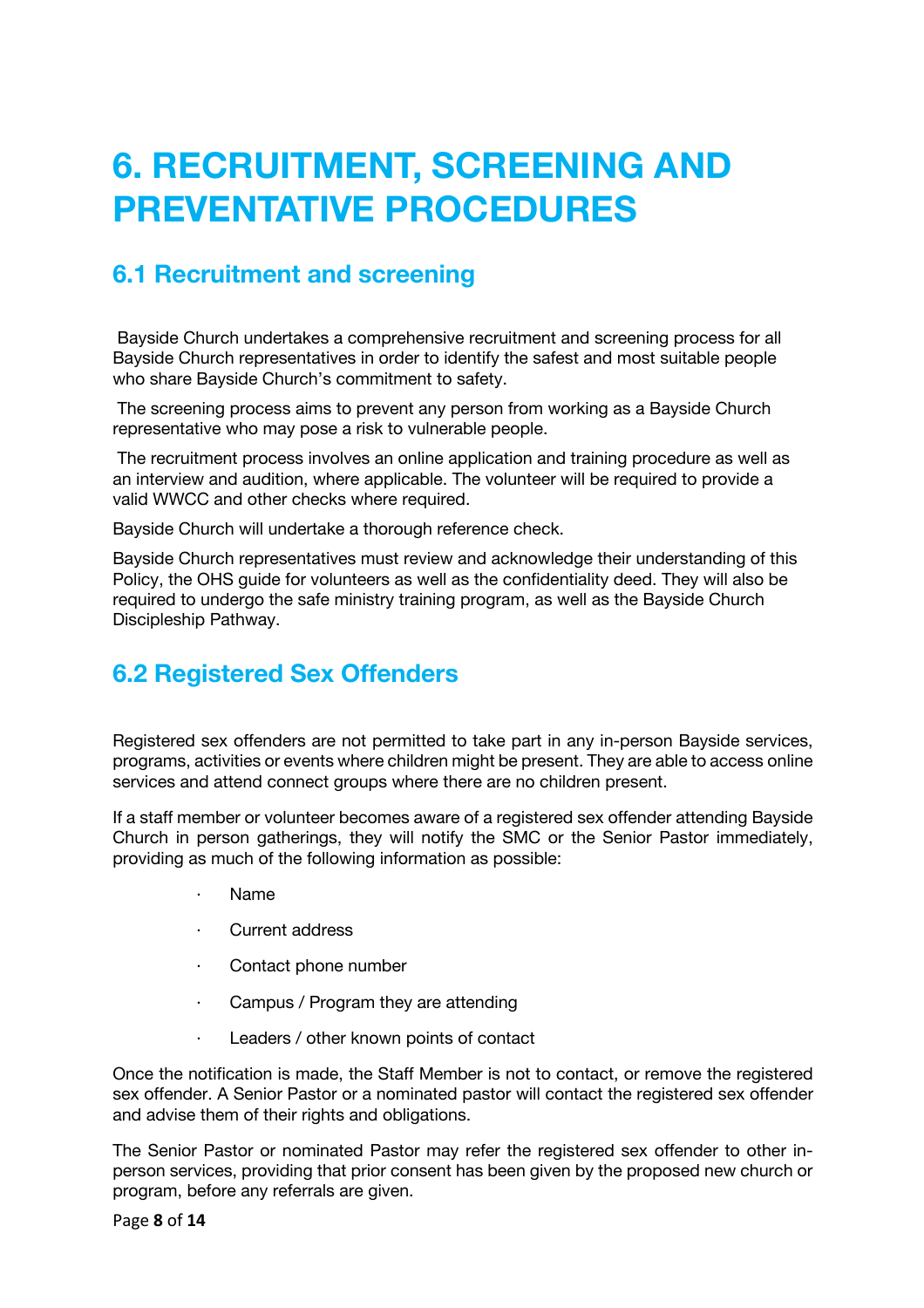#### **6.3 Persons of Concern**

A Bayside person shall become a 'person of concern' from a report received by the SMC, or by observation from a member of the Pastoral Care team.

The Pastoral Care team will continue to observe the person and implement measures to reduce the risk of harm, such as limiting a person's involvement as a volunteer, or which services or programs they attend.

If there is any inappropriate behaviour, the behaviour will be challenged by Pastoral Care. The action of the person and response of the Pastoral Care Team member will be recorded and reported to the SMC and Senior Pastors.

If there is any inappropriate behaviour or action that constitutes harm or a significant risk of harm, the concern shall be reported to the SMC or Senior Pastors (see Section 8).

The Senior Pastors may exclude the Person of Concern from one or more Bayside Church activities and a written agreement to that effect is to be executed between the Senior Pastor and the Person of Concern.

## **7. RAISING AND REPORTING REASONABLE GROUNDS FOR BELIEF OF ABUSE**

#### **7.1 Reasonable grounds for belief**

Reasonable grounds for belief refers to a belief based on reasonable grounds that abuse has occurred when all known circumstances and considerations or facts relevant to the formation of a belief are taken into account and these are objectively assessed.

"Circumstances or considerations" may include the source of the allegation and how it was communicated, the nature of and details of the allegation, and whether there are any other related matters known regarding the alleged perpetrator.

A reasonable belief is formed if a reasonable person believes that:

(a) a vulnerable person is in need of protection;

(b) a vulnerable person has suffered or is likely to suffer "significant harm as a result of physical, emotional, psychological, or spiritual abuse";

(c) a guardian or carer is unable or unwilling to protect the vulnerable person.

A "reasonable belief" or a "belief on reasonable grounds" is not the same as having proof, but is more than mere rumour or speculation. A "reasonable belief" is formed if a reasonable person in the same position would have formed the belief on the same grounds.

For example, a "reasonable belief" might be formed if:

Page **9** of **14**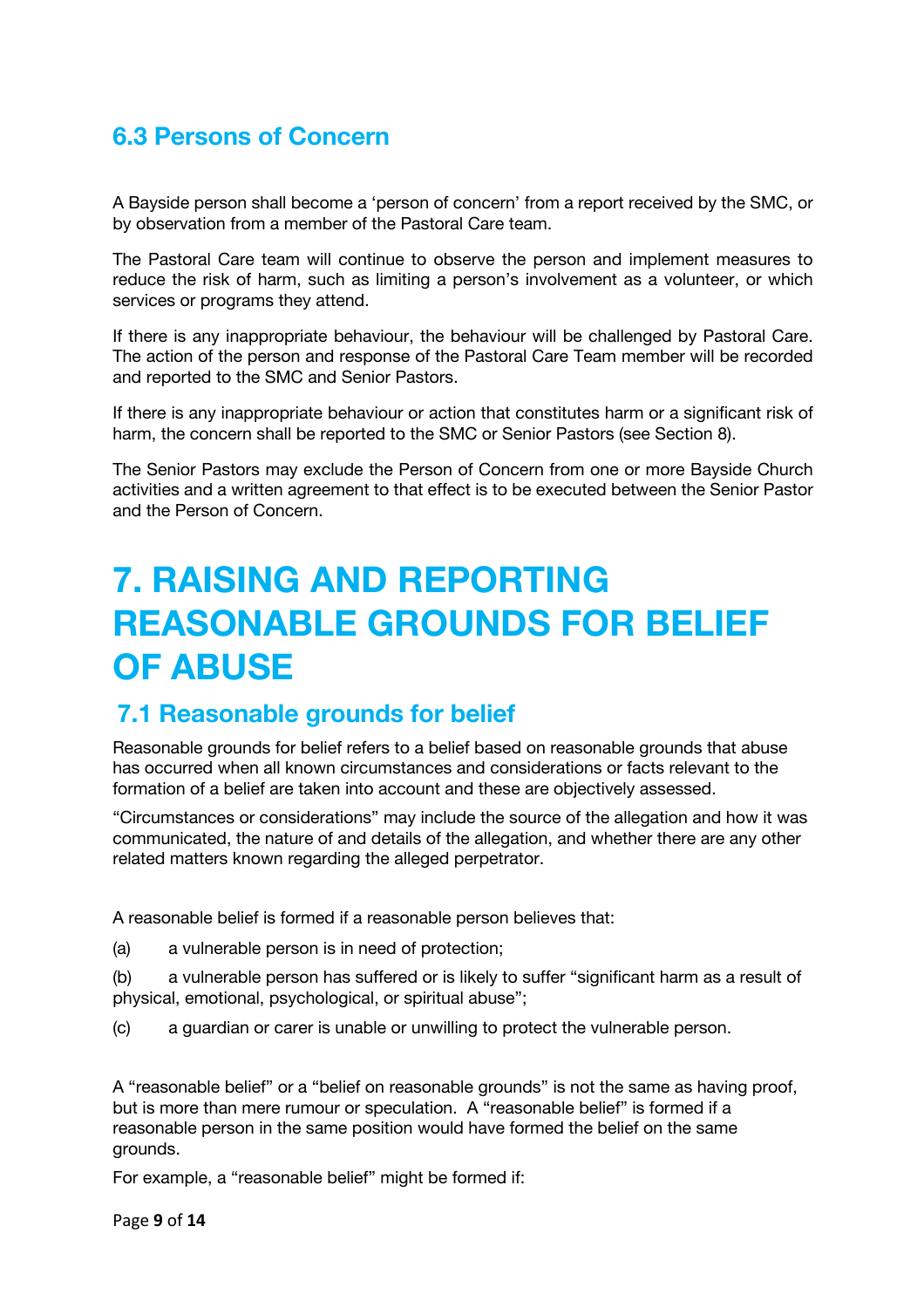(a) A vulnerable person states that they have been physically or sexually abused;

(b) A vulnerable person states that they know someone who has been physically or sexually abused (sometimes the alleged victim may be talking about themselves);

(c) someone who knows the person, states that the person has been physically or sexually abused;

(d) professional observations of the person's behaviour leads a professional to form a belief that the person has been physically or sexually abused or is likely to be abused; and/or

(e) Signs of abuse lead to a belief that the person has been physically or sexually abused.

#### **7.2 Privacy and Confidentiality**

All information regarding a member of Bayside Church is to be treated in a sensitive, respectful and confidential manner except where a person's safety may be at risk. Any information regarding concerns/allegations of abuse or misconduct will be treated in a sensitive, respectful and confidential manner. Confidentiality is limited if a child's safety is at risk. However, where possible the identity of the reporter will be kept confidential. The information will be documented and will follow a formal reporting and investigation process. Information will only be disclosed to and sought from the relevant persons and authorities both internally and externally to enable a thorough investigation and appropriate action to be undertaken.

#### **7.3 Managing a disclosure of abuse**

In the event of a disclosure of abuse to an employee, contractor or volunteer of Bayside Church, the following guidelines are to be followed:

- · **It is a criminal offence if an adult fails to disclose child sexual abuse to police, and if an adult fails to protect a child under the age of 16 from the risk of sexual abuse. Any person that becomes aware of a situation of sexual and/or physical abuse of a child has a mandatory obligation to report.**
- **Importantly:** Throughout the process do not seek to gain any further information other than what is being disclosed as this may hinder the investigative process.
- $\cdot$  Accept what the person says and tell them that you believe them.
- · Tell them that they are not to blame.
- Do not press for any further information and be aware not to ask any leading questions ie; how, when and where. Only ask "What has happened?"
- $\cdot$  Reassure the person that it was good that they told you and that you have taken what they said seriously.
- In an age appropriate manner let the person know that you will inform the appropriate people, who will help them.
- As soon as possible afterwards, transcribe exactly what the person said and the date and time of the meeting.
- · Do not make promises to the person, other than saying you will do your best to keep them safe.
- · Do not leave the person in a distressed state. Stay with them until they are calm.

Page **10** of **14**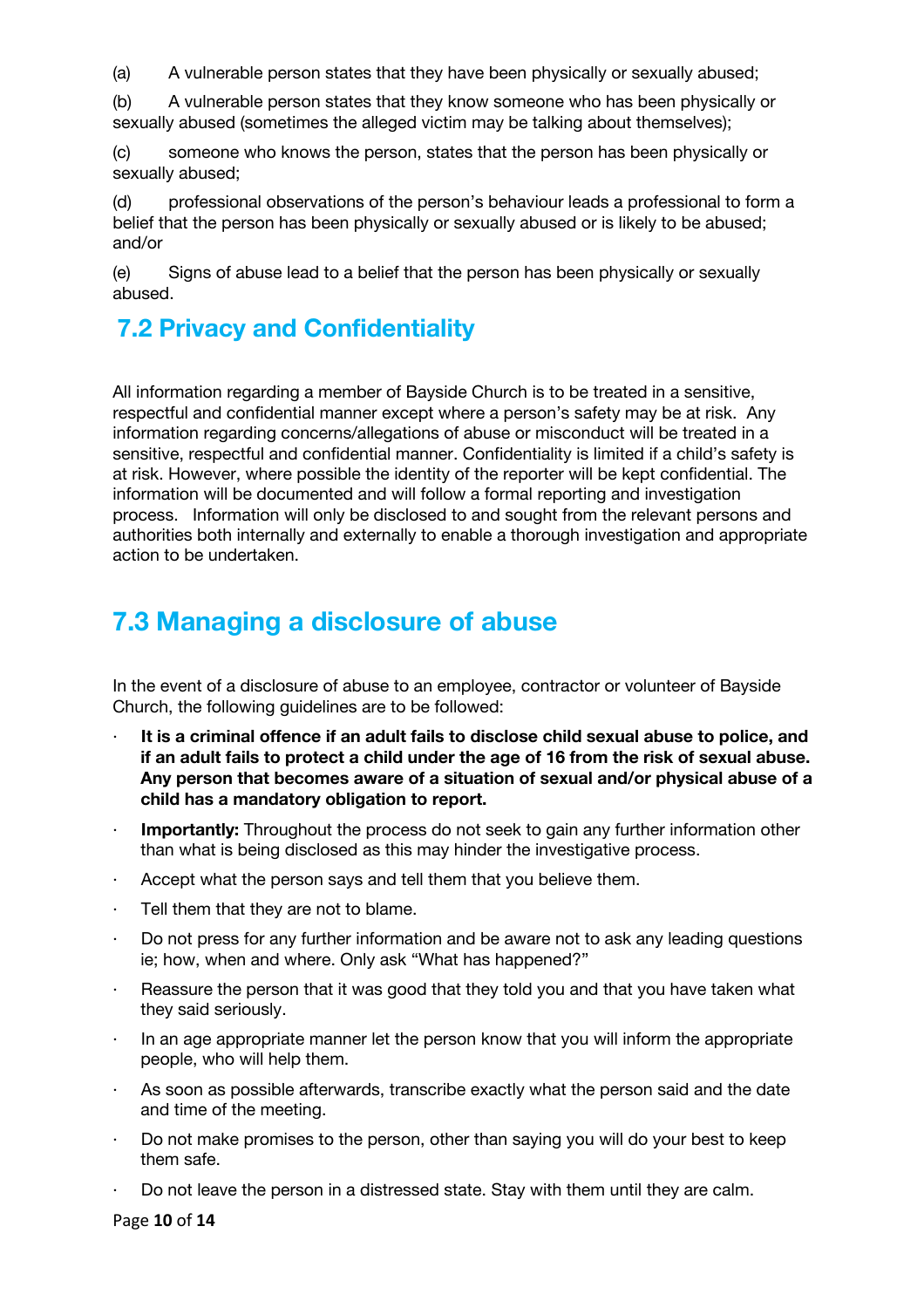- As soon as possible after the disclosure, if possible, report the incident in the incident report book as well as transcribe the meeting. DO NOT ADD ANY OF YOUR OWN WORDS.
- · Present this report to the SMC and then work with the SMC to report to the appropriate authorities.
- Some people with disabilities or special needs may experience difficulties in reporting an incident. Please be sensitive and request the aid of a ministry leader, SMC or Pastoral Care Pastor. In some cases, such as hearing impairment, an interpreter may be required.

#### **7.4 Managing a disclosure of abuse within organisation**

In the event a person makes a disclosure of abuse against an employee, contractor or volunteer of Bayside Church, the following guidelines are to be followed:

- Explain that Bayside Church has processes in place to ensure all abuse allegations are taken very seriously.
- · Ask about the wellbeing of the alleged victim and offer pastoral care.
- · Allow the person to talk through the incident in their own words.
- Advise that the conversation may be captured through notes/recording for further investigation.
- · Explain that the information may need to be repeated to others and possibly to the authorities, such as the police.
- · Do not make promises other than that you will do your best to keep the child safe.
- · Provide them with an incident report form or complete it together.
- · Provide all relevant information to the SMC or Executive Pastor.
- · Be aware that for some people from diverse cultural backgrounds may have barriers reporting allegations of abuse. Please be sensitive and if needed request the aid of a Ministry Leader, SMC or Executive Pastor.
- If an allegation involves an aboriginal child, you will need to ensure a culturally appropriate response. Please be sensitive and request the aid of a Ministry Leader, SMC or Executive Pastor.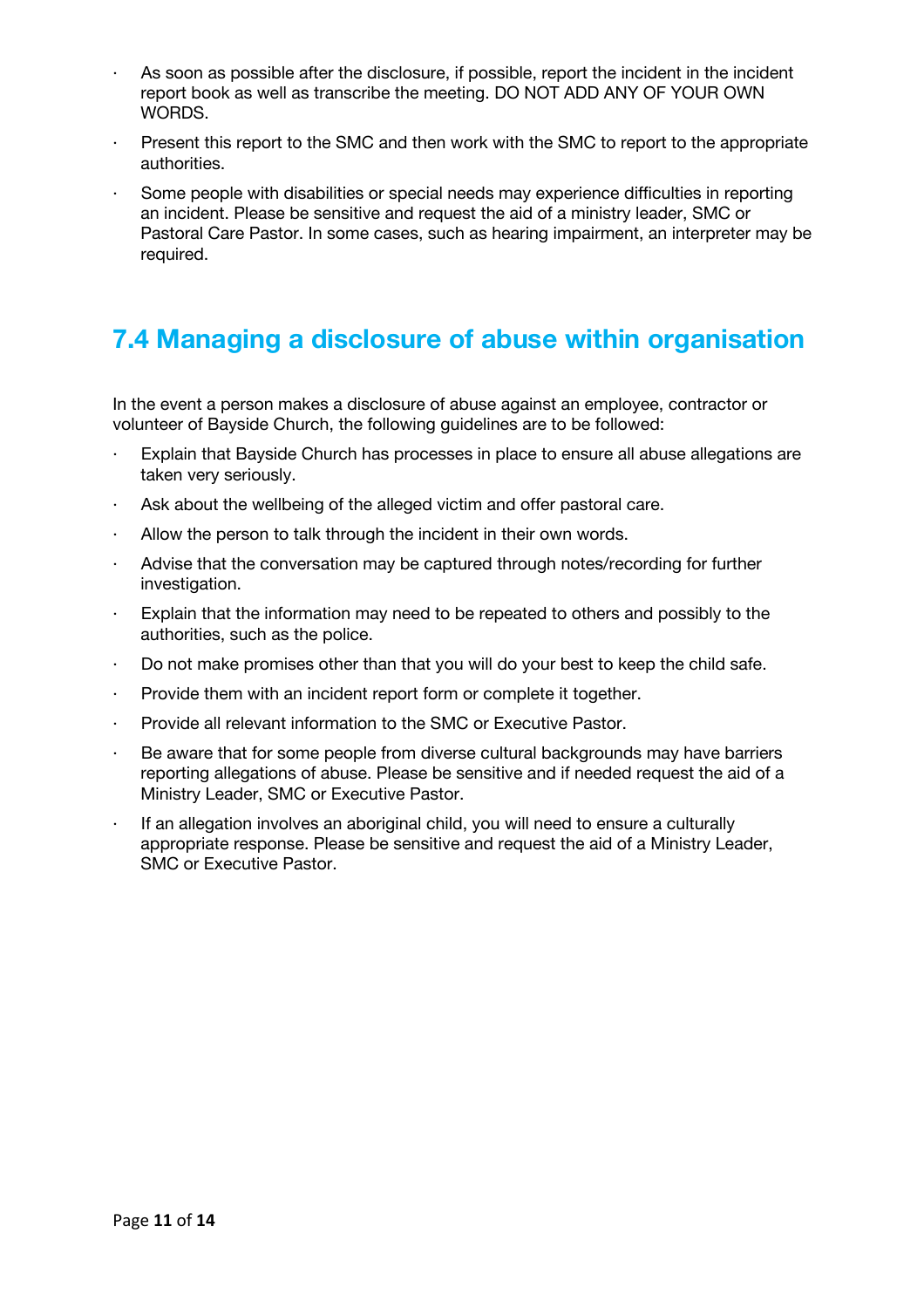## **8. REPORTING PROCEDURES FOR OBSERVATIONS, SUSPICIONS AND COMPLAINTS, AND CONSEQUENCES FOR BREACH OF POLICY OR CODE OF CONDUCT**

The following diagram illustrates the procedures to be followed for responding to observations, suspicions and complaints regarding inappropriate behaviour or possible abuse, to determine whether there are reasonable grounds for belief:

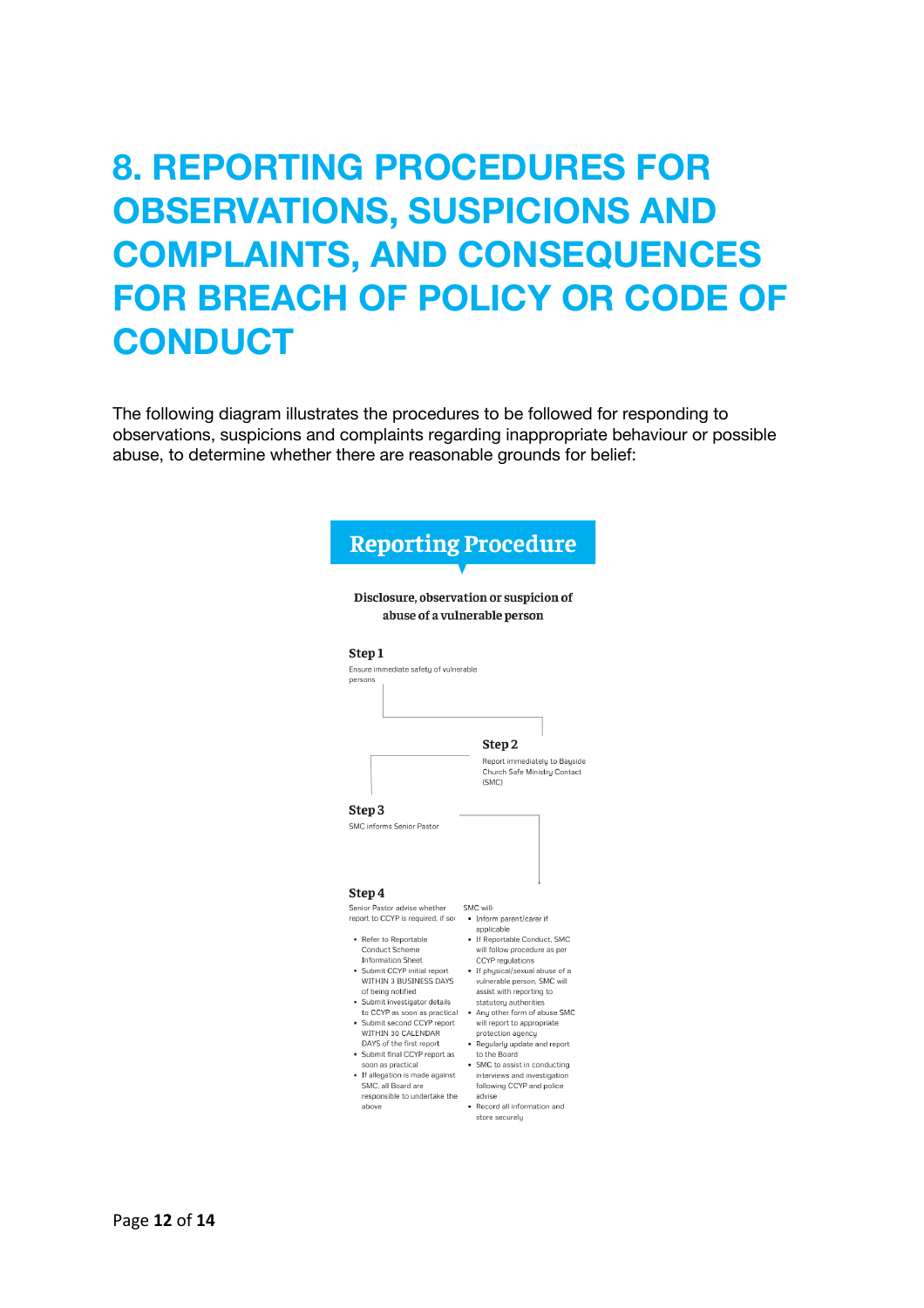## **CODE OF CONDUCT**

All employees, contractors, volunteers, board members, members and committee members of Bayside Church are required to observe and comply with the following Code of Conduct when attending any Bayside Church gatherings. These are to be strictly adhered to at all times.

#### **DO:**

- Adhere to the safe ministry policy
- Take all reasonable steps to prevent all forms of abuse or harm
- Treat everyone with respect, including listening to and valuing the opinions and ideas of others
- Welcome all people and make them feel included and accepted
- Respect cultural, religious and political differences and act in a culturally sensitive way
- Use positive and affirming language towards all people
- Comply with any guidelines that may exist on physical contact, specifically with vulnerable people
- Help provide a safe, supportive environment for all members of Bayside Church especially children and vulnerable people
- Intervene when people are displaying inappropriate behaviour towards others
- Report any breaches of the Code of Conduct to the SMC
- Report concerns about safety and protection to the SMC and ensure that any legal obligations to report allegations are met
- Call the Police on 000 regarding any immediate concerns for a child's safety
- Respect the privacy of people and only disclose information to people who have a need to know

#### **DO NOT:**

- Seek to use vulnerable people to meet one's own personal needs
- Ignore or disregard any suspected or disclosed abuse
- Use prejudice, oppressive behaviour or inappropriate language
- Discriminate on the basis of age, gender, race, culture, vulnerability or sexuality
- Engage in open discussion or behaviour of an adult nature in the presence of children or vulnerable people
- Engage in any inappropriate or unnecessary physical contact including doing things of a personal nature that a person can do for themselves
- Engage in any form of physical violence or corporal punishment
- Engage in any form of behaviour that can potentially cause emotional or psychological harm
- Develop special relationships with vulnerable people that could be seen as favouritism or grooming
- Take photos or post photos online without consent of individual or parents where applicable
- Exchange personal contact details with a vulnerable person without consultation or permission
- Have unauthorized contact with vulnerable people online or by phone
- Drive a child anywhere without written parental consent